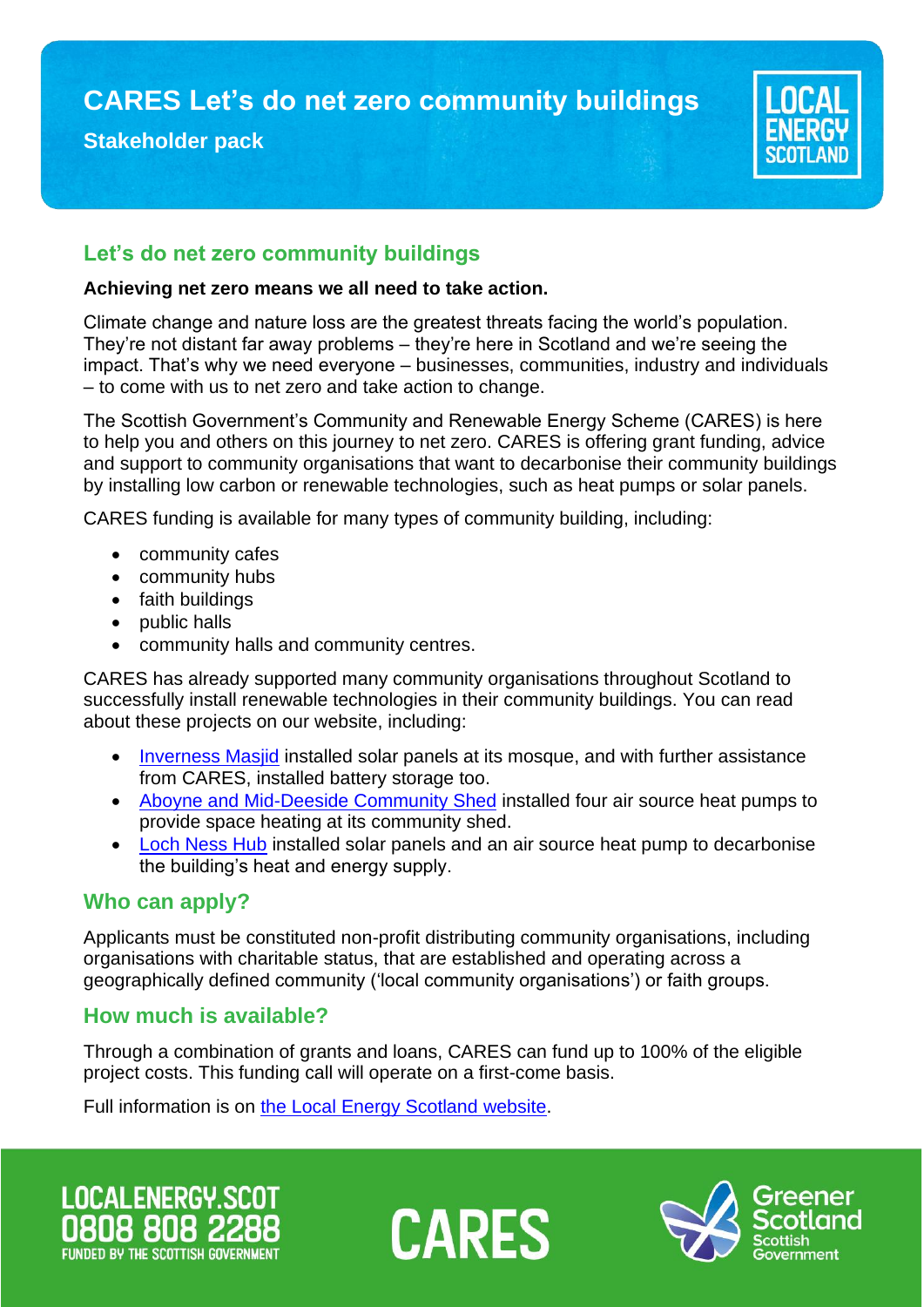# **What's the application process?**

Full details of how to apply, including an application form, are on the [Local Energy Scotland](https://www.localenergy.scot/funding/lets-do-net-zero-community-buildings/)  [website.](https://www.localenergy.scot/funding/lets-do-net-zero-community-buildings/)

Interested applicants should complete section 1 of the application form and send this to us as soon as possible. This is an expression of interest that will allow the team at Local Energy Scotland to support applicants from the start of the application process. Early applications are encouraged.

The funding call will close to new applications on **Thursday 30 September 2021**, or earlier should the funding call budget be reached.

The deadline has been set to allow projects to be delivered and completed by the end of March 2022. Local Energy Scotland will review submissions on receipt, and decisions and awards can be made on a rolling basis.

## **How can I help promote the fund?**

We would be grateful if you could help us reach communities across Scotland by sharing information about the funding.

## **Social media**

Local Energy Scotland will be sharing promotional material and updates on our [Twitter,](https://twitter.com/localenergysco) [LinkedIn](https://www.linkedin.com/company-beta/5082540/) and [Facebook pages.](http://www.facebook.com/localenergyscotland)

We would be grateful if you could like and share these to help us spread the word about the funding available. Alternatively, you can use these suggested posts and images on your own social media channels.

### **Twitter**:

Funding from @scotgov's Community and Renewable Energy Scheme (CARES) is available to help your community install low carbon or renewable technologies, such as heat pumps or solar panels, in community buildings. #LetsDoNetZero together. Find out more at localenergy.scot

### **Facebook / LinkedIn:**

Want to install low carbon or renewable technologies in your community building?

Funding is now available from the Scottish Government's Community and Renewable Energy Scheme (CARES) to help your community install low carbon or renewable technologies, such as heat pumps or solar panels, in community buildings.

CARES funding is available for many types of community building, including:

- community cafes
- community hubs
- faith buildings
- public halls
- community halls and centres.

**LOCALENERGY.SCOT FUNDED BY THE SCOTTISH GOVERNMENT** 



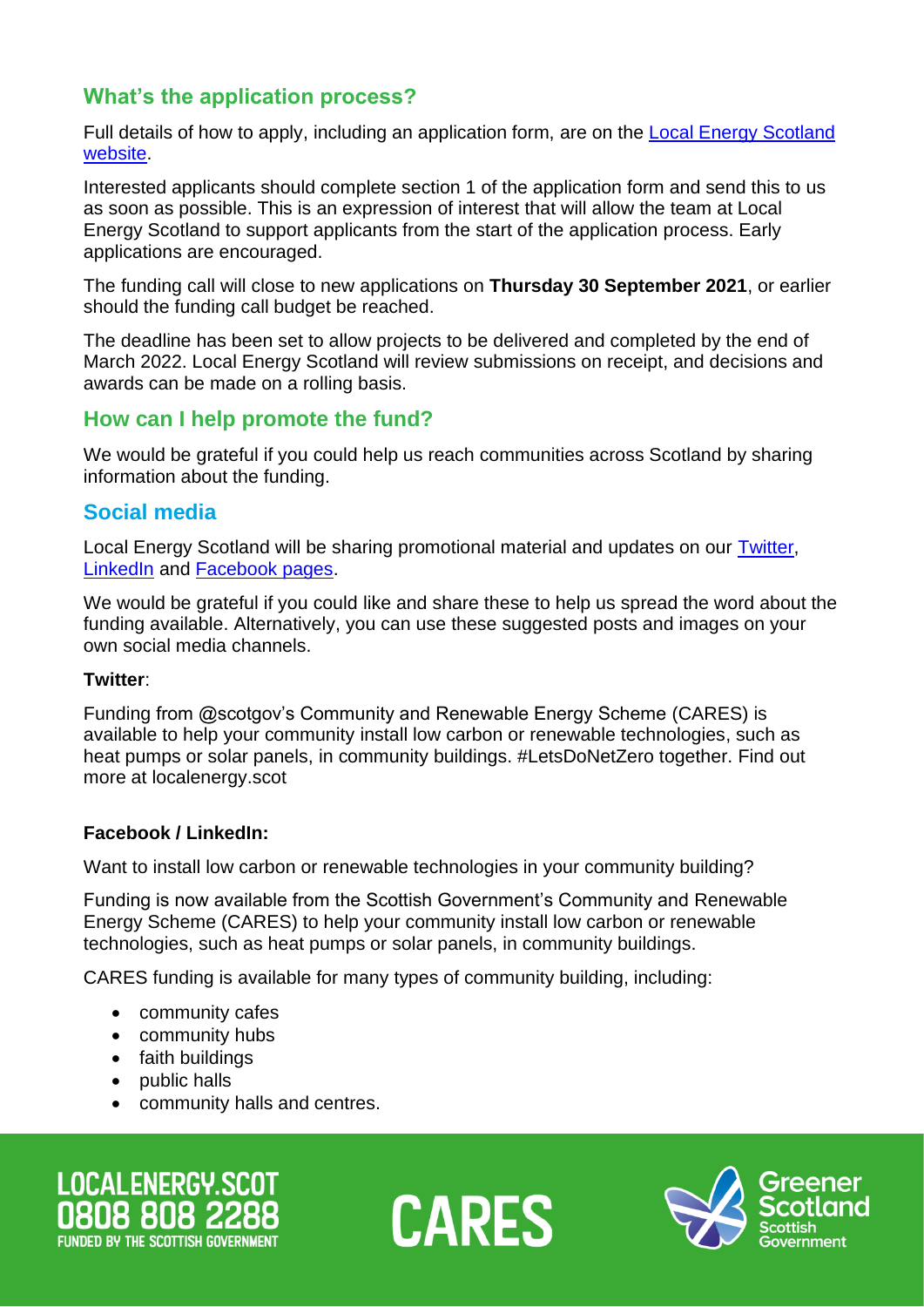Through a combination of grants and loans, CARES can fund up to 100% of the eligible project costs. This funding call will operate on a first-come basis.

Expressions of interest are invited in the first instance. The deadline for full applications is Thursday 30 September, or sooner should the funding call budget be reached.

Find out more at localenergy.scot/net-zero-community-buildings



# **Email/Newsletters**

Please use the suggested text below to forward on to relevant contacts, or for including in any relevant newsletters.

### **Let's do net zero community buildings: CARES funding available**

The latest round of funding from the Scottish Government's Community and Renewables Energy Scheme (CARES) is now open.

Grant funding, advice and support is available to community organisations, charitable organisations and faith groups that want to decarbonise their community buildings by installing low carbon or renewable energy systems, such as heat pumps or solar panels.

Funding is available for many types of community buildings, including:

- community cafes
- community hubs
- faith buildings
- public halls
- community halls and centres.